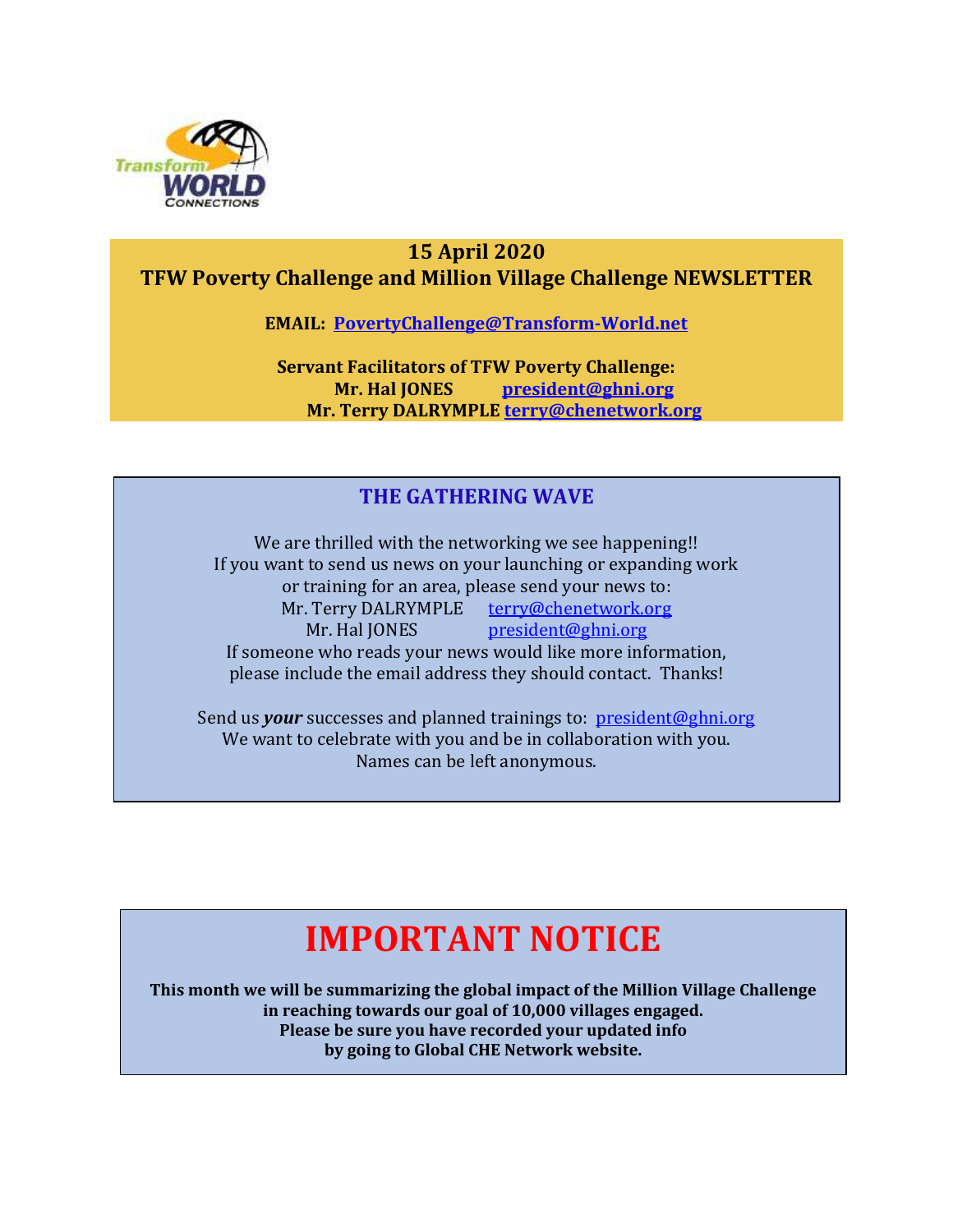# **TRANSFORM WORLD GLOBAL LEADERSHIP CONFERENCE**

# **Scheduled for October 2020!**

# **SOME IMPORTANT NEWS YOU NEED TO KNOW**

190 countries are impacted by COVID 19. Approximately Globally: 1.7 million infected More than 100,000 have died. Deepest impact is in mostly the developed world. Non-developed world, Africa, Latin America, South Asia, Central Asia, and parts of South East Asia still not in major impact yet, but should come soon.

Center for Disease Control, USA, cites Korea, Italy, and Spain as all having about a 4-week time period from when a country commences aggressive mitigation (washing hands and keeping a distance from others 2-3 meters especially). After about 4 weeks the "hot spots" seem ready to crest and start down in terms of new infections, etc. Staying home for several weeks as a state or nation is proving to be a key help to reduce the national infection rates and level them off. Some of the results of massive home shut in is dramatic increase in suicide, depression, And family abuse.

Some countries where a Million Village Challenge Consultation was planned have shut down their countries and required everyone to stay home. As a result, MVC Consultations in a number of areas have been postponed.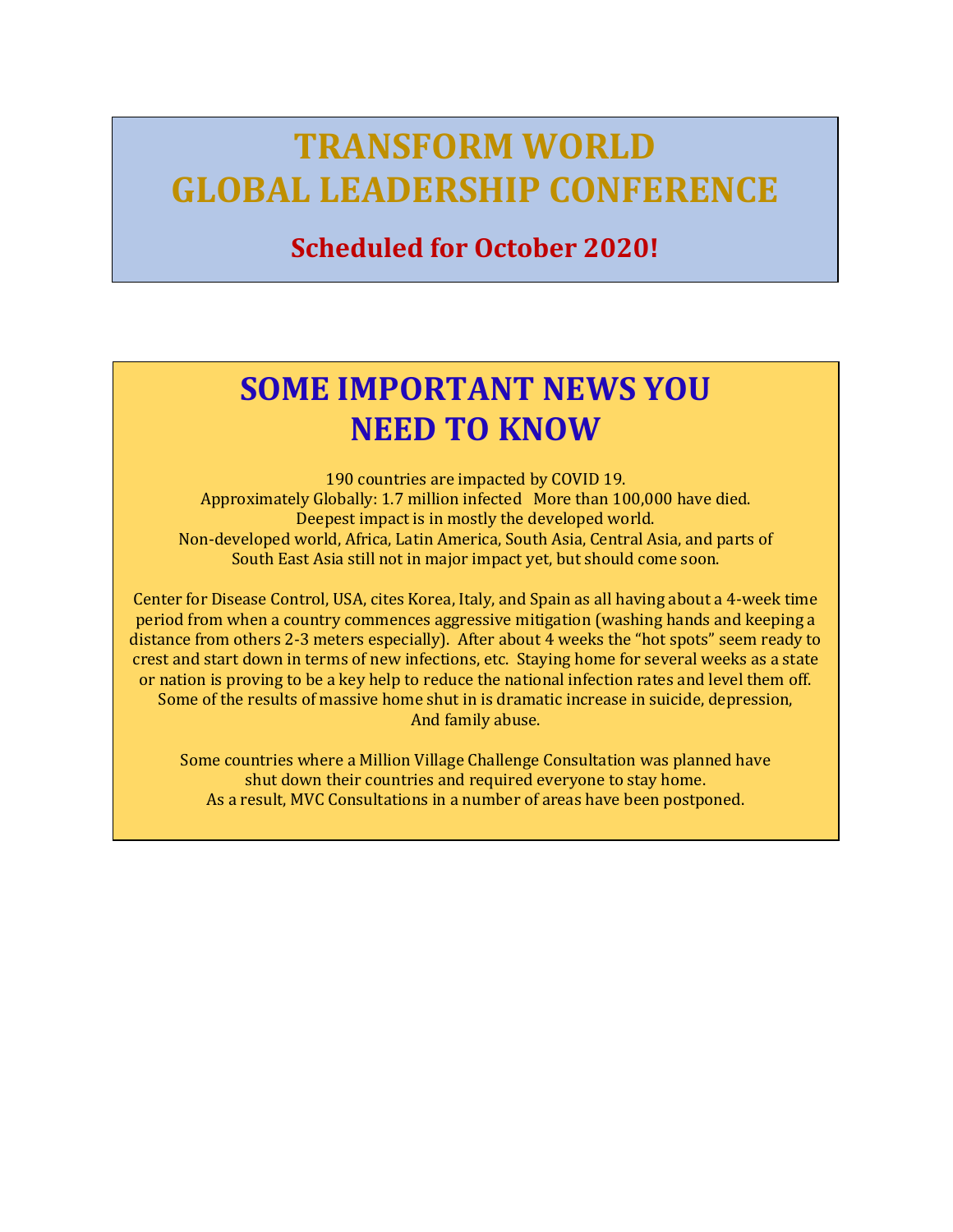# **HAWAII CALLS**

#### **TRANSFORMATIONAL COMMUNITY DEVELOPMENT (TCD) TRAINING Hawaii Training Farm in Volcano Village, Hawaii**

#### **TCD/TOT1**

Transformational Community Development/Training of Trainers 1.

#### **TCD/TOT2 and TCD/TOT3**

For those who have already been trained in TCD/TOT1, and have been involved in working in a village that is starting up and on its way, there is a second training available. This will be very interactive and a real help for planning to see a model into reality AND on to catalytic influence in a cluster and a region.

#### **22-25 July 2020**

(Arrive morning 22 July. Depart morning 26 July.) For more information, please contact: Mrs. Lana JONES [lanamei@aol.com](mailto:lanamei@aol.com) Or go to : <https://www.globalhopenetwork.org/ghni-hawaii-training> See below in MVC Consultations

> We would love to see you! Mr. Hal JONES and Mrs. Lana JONES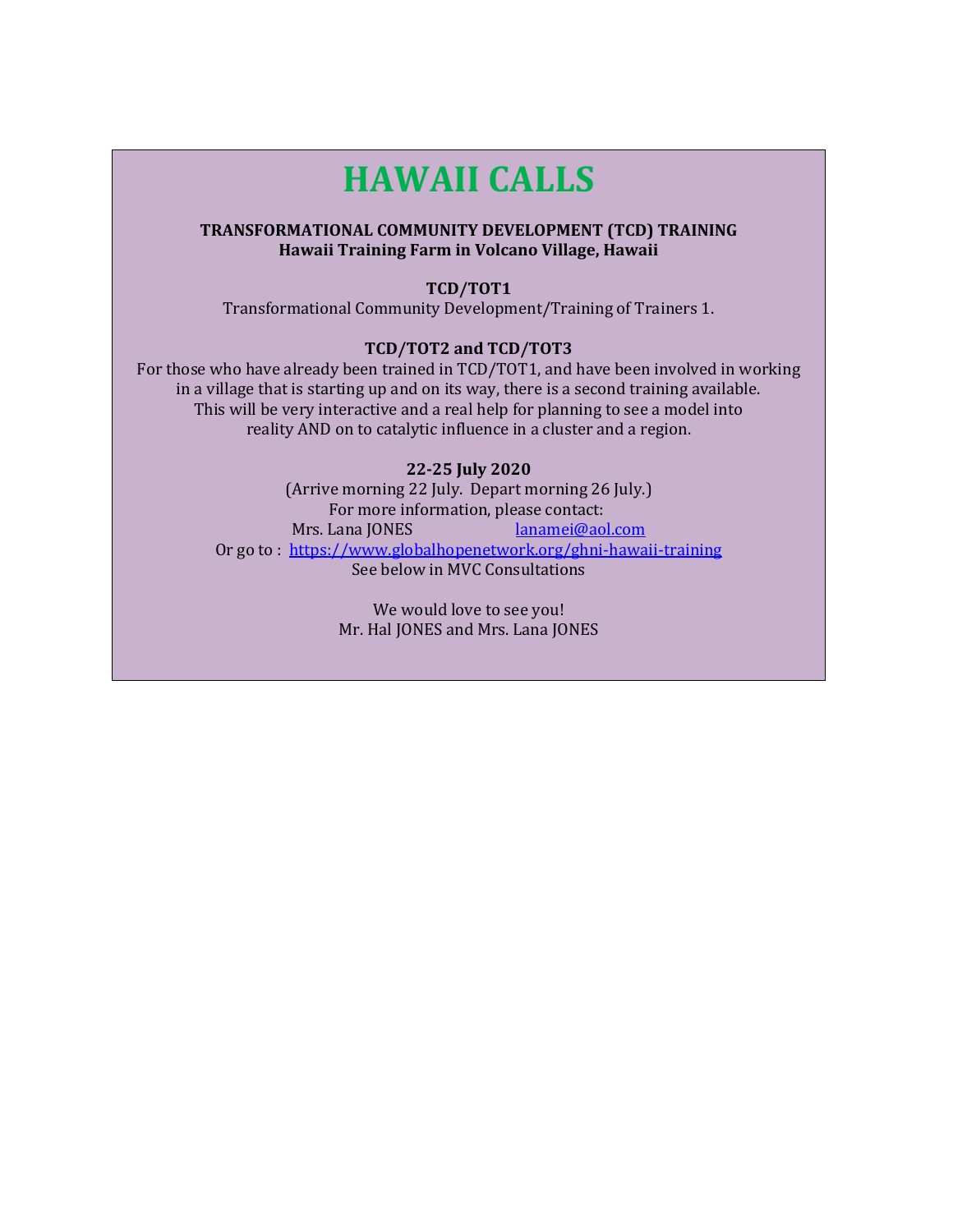# **NEWS BRIEFS**

#### **PAKISTAN**

#### **Partners Model Bringing Info Seminar of COVID 19 to New Poor Village Cluster!**

Here is a picture of good news in the midst of a lot of bad news. Below we see our Pakistan colleagues giving an Awareness Seminar in a very poor village in Pakistan. Doors open wider when health news comes in love! They used the CHE/TCD/CDE Info Seminars designed for the Coronavirus 19 challenge.  $\sim$  Went to 20 villages  $\sim$  Trained 1,500 people  $\sim$  Passed out 500 hygiene kits



#### **TURKEY**

A partner was able to get into a new English club to present their Coronavirus 19 seminar!

#### **KENYA**

The impact of the Model Village outside Isiolo continues to go to many more unreached villages.

#### **MAURITANIA**

Prayerful expansion is taking place into new clusters of villages!

#### **NIGER**

A mission school is now teaching CHE/TCD/CDE to students to prepare them for the field!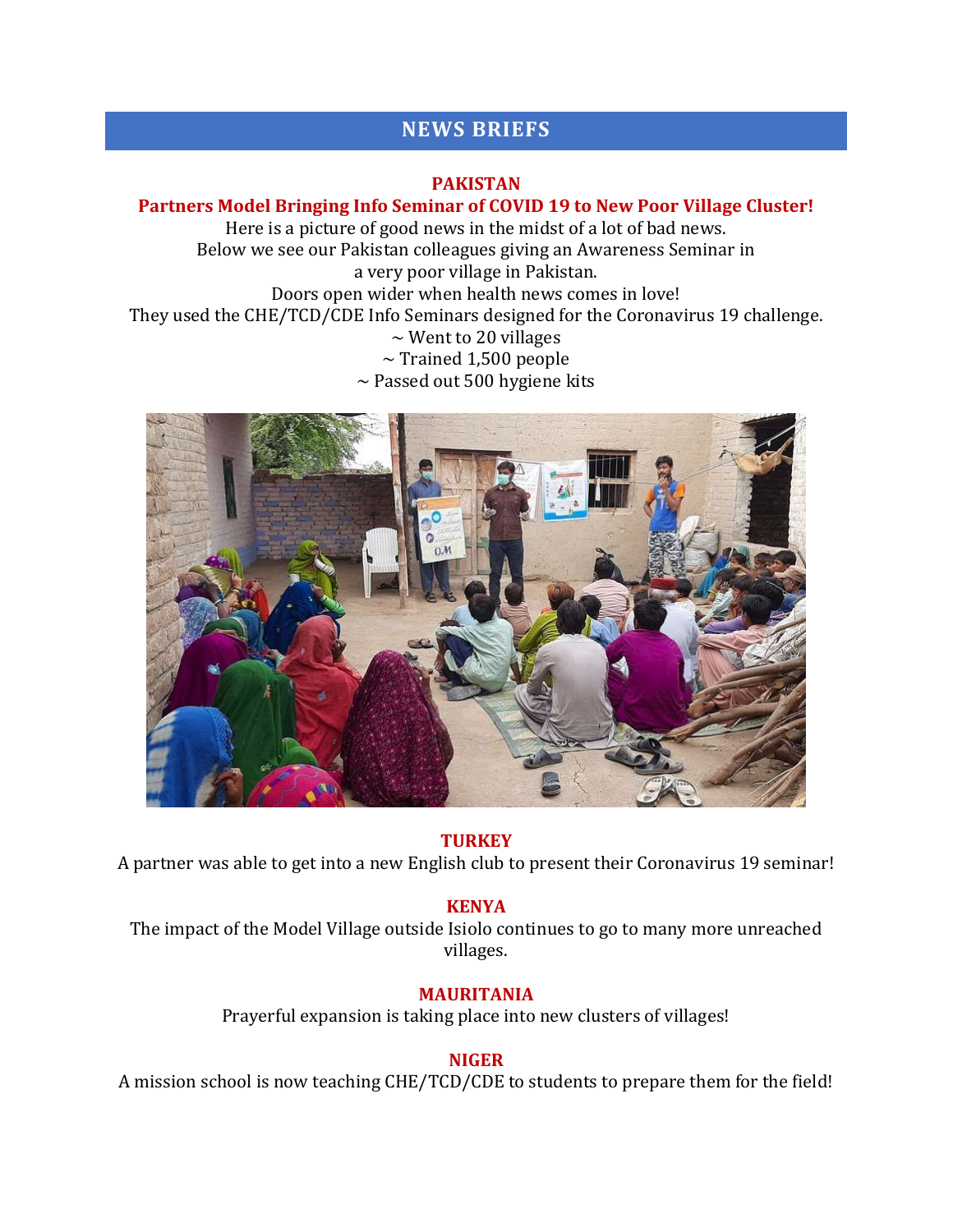#### **ALGERIA**

We have amazing CHE/TCD/CDE champions seeking to start in model villages. Pray for them!

#### **HORN OF AFRICA**

Several champions are asking for training and help to launch Model Villages.

#### **MYANMAR**

Cluster expansion now taking place and TOT2 along with Micro Business lessons being launched!

#### **INDONESIA**

A major national leader is asking for help in launching a national movement of CHE/TCD/CDE in almost all the Christian villages of Indonesia so they will become cluster models for broad impact!

#### **INDIA**

West Bengal Model village cluster and impact is now engaging church planters from another ministry to be trained and adopt the CHE/TCD/CDE model.

#### **JORDAN**

Some said it couldn't be done, but a village of Syrian refugees has asked to be trained in CHE/TCD/CDE! A leader of the UN was shocked and thrilled. The man of peace for the village was a friend from a neighboring Jordanian village that is using the Model approach!

Thank you, fellow Colleagues committed to getting CHE/TCD/CDE into the 1 million poorest villages of the world, where the most unreached tribes live!

Working alongside you to see the Great Commission come true!

Much joy and Love, Hal and Terry PovertyChallenge@Transform-World.net

Mr. Hal JONES Servant Facilitator, TFW and MVC Poverty Challenge [president@ghni.org](mailto:president@ghni.org)

Mr. Terry DALRYMPLE Servant Co-Facilitator, TFW and MVC Poverty Challenge [terry@chenetwork.org](mailto:terry@chenetwork.org)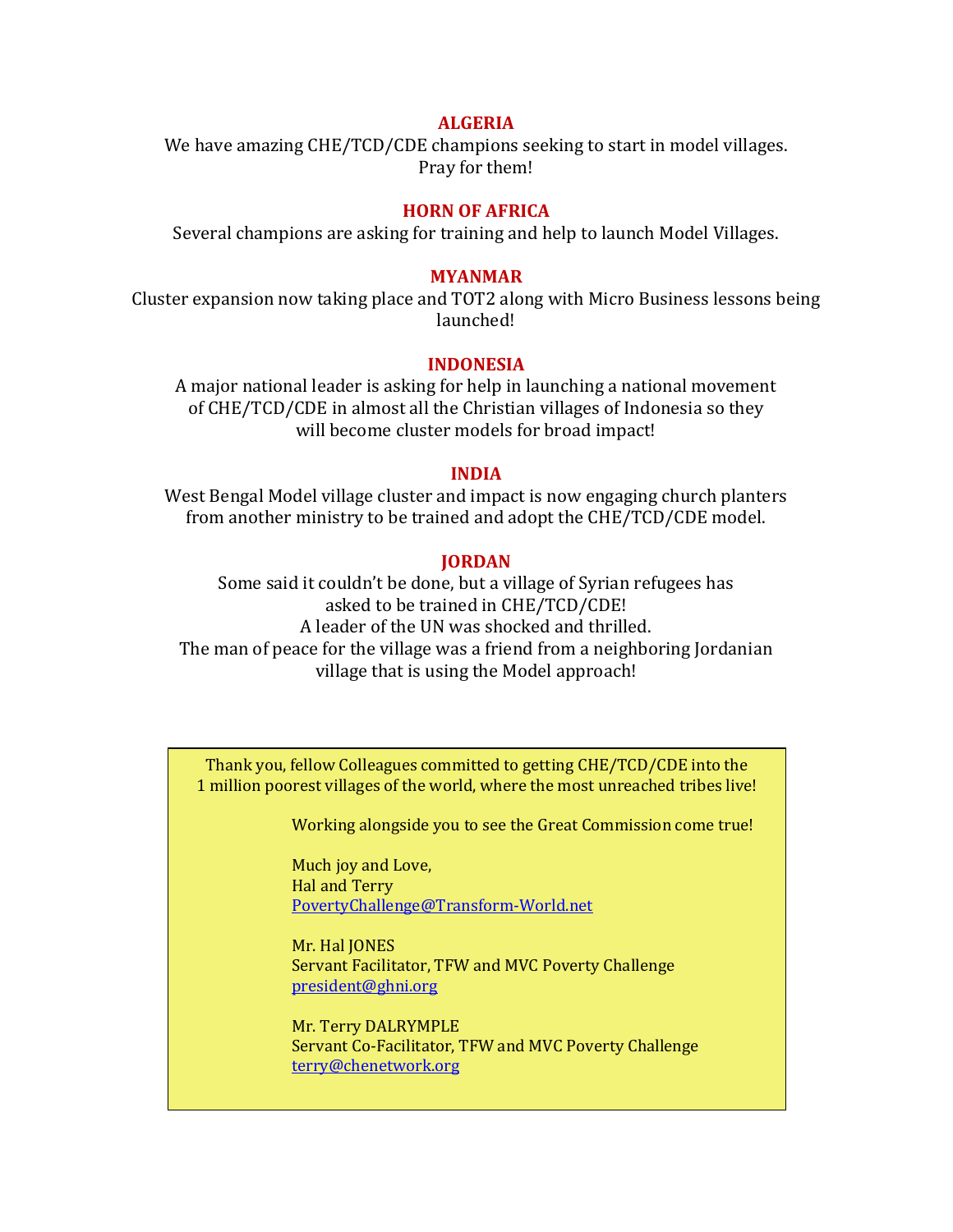# **MVC\_CONSULTATIONS**

If you would like assistance with TCD/CHE Training, please contact:

Mr. Jeremiah WORKMAN [jeremiahworker1@gmail.com](mailto:jeremiahworker1@gmail.com)

Mr. Terry DALRYMPLE [terry@chenetwork.org](mailto:terry@chenetwork.org)

### **SEND YOUR FRIENDS OR**

### **COME TO MVC CONSULTATIONS SCHEDULED**

~~~~~~~~~~~~~~~~~~~~~~~~~~~~~~~~~~~~~~~~~~~~~~~~~~~~~~

EVENT: TOT 1 – **CANCELLED DUE TO COVID 19 VIRUS** LOCATION: Toumodi, Côte D'Ivoire DATES: 23-27 April 2020 CONTACT: Mr. Konan EMMANUEL [konanemmanuel2003@yahoo.fr](mailto:konanemmanuel2003@yahoo.fr)

~~~~~~~~~~~~~~~~~~~~~~~~~~~~~~~~~~~~~~~~~~~~~~~~~~~~~~

EVENT: TOT 1 – **POSTPONED INDEFINITELY DUE TO COVID 19 VIRUS** LOCATION: Akure, Ondo State, Nigeria DATES: 20-24 April 2020 CONTACT: [sesanewa-che@yahoo.com](mailto:sesanewa-che@yahoo.com)

~~~~~~~~~~~~~~~~~~~~~~~~~~~~~~~~~~~~~~~~~~~~~~~~~~~~~~

EVENT: MVC CONFERENCE LOCATION: Bulgaria DATES: 17-22 May 2020

CONTACT: Mr. Ron SECK [ronseck@gmail.com](mailto:ronseck@gmail.com)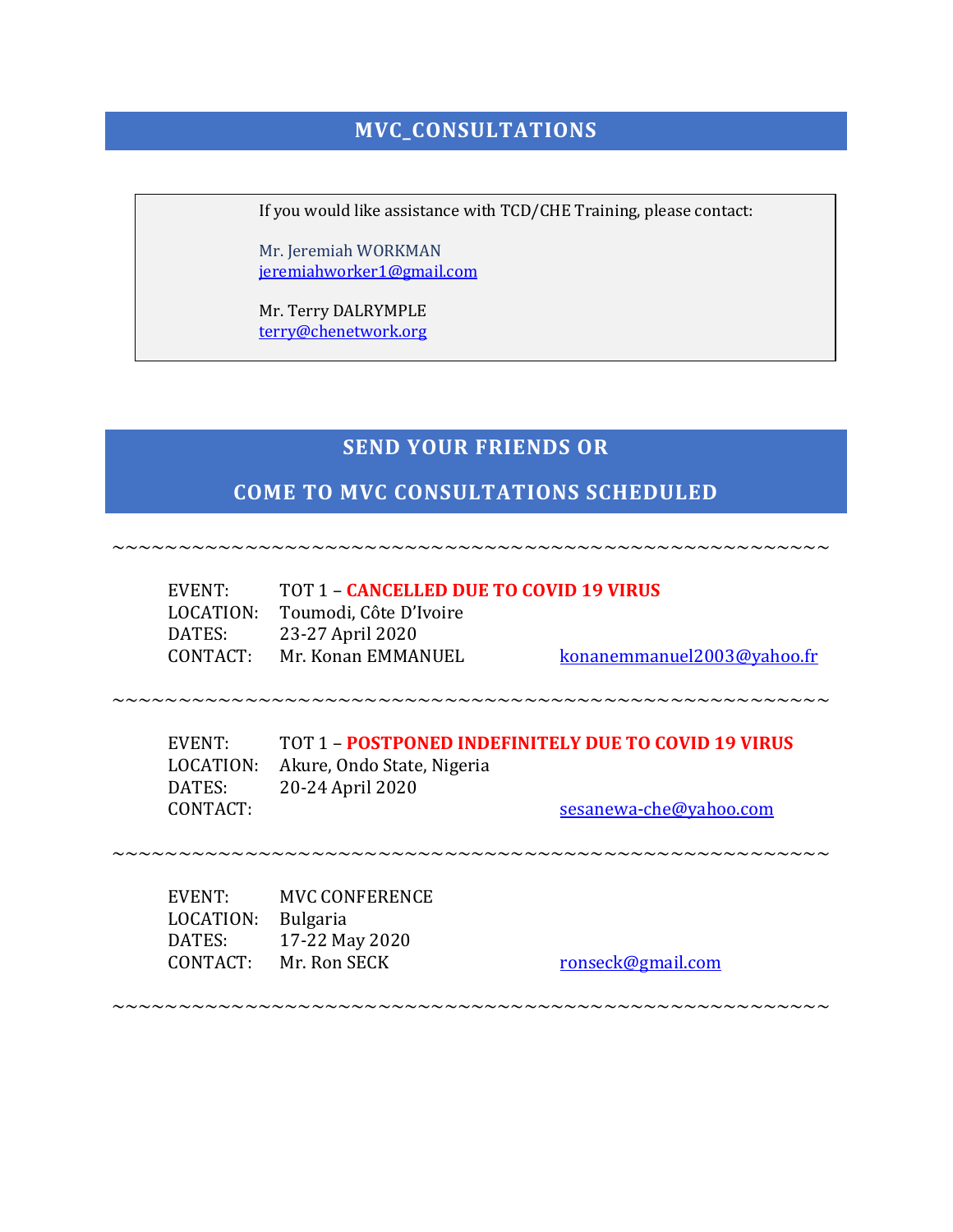| EVENT:<br>LOCATION:<br>DATES:<br><b>CONTACT:</b> | JOSHUA PARTNER TEAM ASSESSMENT AND PARTNERSHIP TRIP<br>Yaeyama, Ishigaki Island, Japan<br>17-24 May 2020<br>Mr. Hal JONES                           | president@ghni.org              |
|--------------------------------------------------|-----------------------------------------------------------------------------------------------------------------------------------------------------|---------------------------------|
| <b>EVENT:</b><br>LOCATION:<br>DATES:<br>CONTACT: | <b>CROSS-CULTURAL CHE</b><br>Mbale, Uganda<br>7-20 June 2020                                                                                        | shemcath@healthservicecorps.org |
| EVENT:<br>LOCATION:<br>DATES:<br>CONTACT:        | CHE/TCD/CDE Training<br>Koubah, Ouagadougou, Burkina Faso<br>6-10 July 2020<br>Mr. Martins ATANDA                                                   | mfjatanda@gmail.com             |
| EVENT:<br>LOCATION:<br>DATES:<br>CONTACT:        | TOT <sub>1</sub><br>Mbale, Uganda<br>12-25 July 2020                                                                                                | shemcath@healthservicecorps.org |
| <b>EVENT:</b><br>LOCATION:<br>DATES:<br>CONTACT: | <b>CROSS-CULTURAL CHE</b><br>Mbale, Uganda<br>12-25 July 2020                                                                                       | shemcath@healthservicecorps.org |
| EVENT:<br>LOCATION:<br>DATES:<br>CONTACT:        | TCD/TOT 1 and TCD/TOT 2 and TCD/TOT 3<br>Volcano, Hawaii<br>22-25 July 2020<br>(Arrive morning 22 July. Depart morning 26 July.)<br>Mrs. Lana JONES | lanamei@aol.com                 |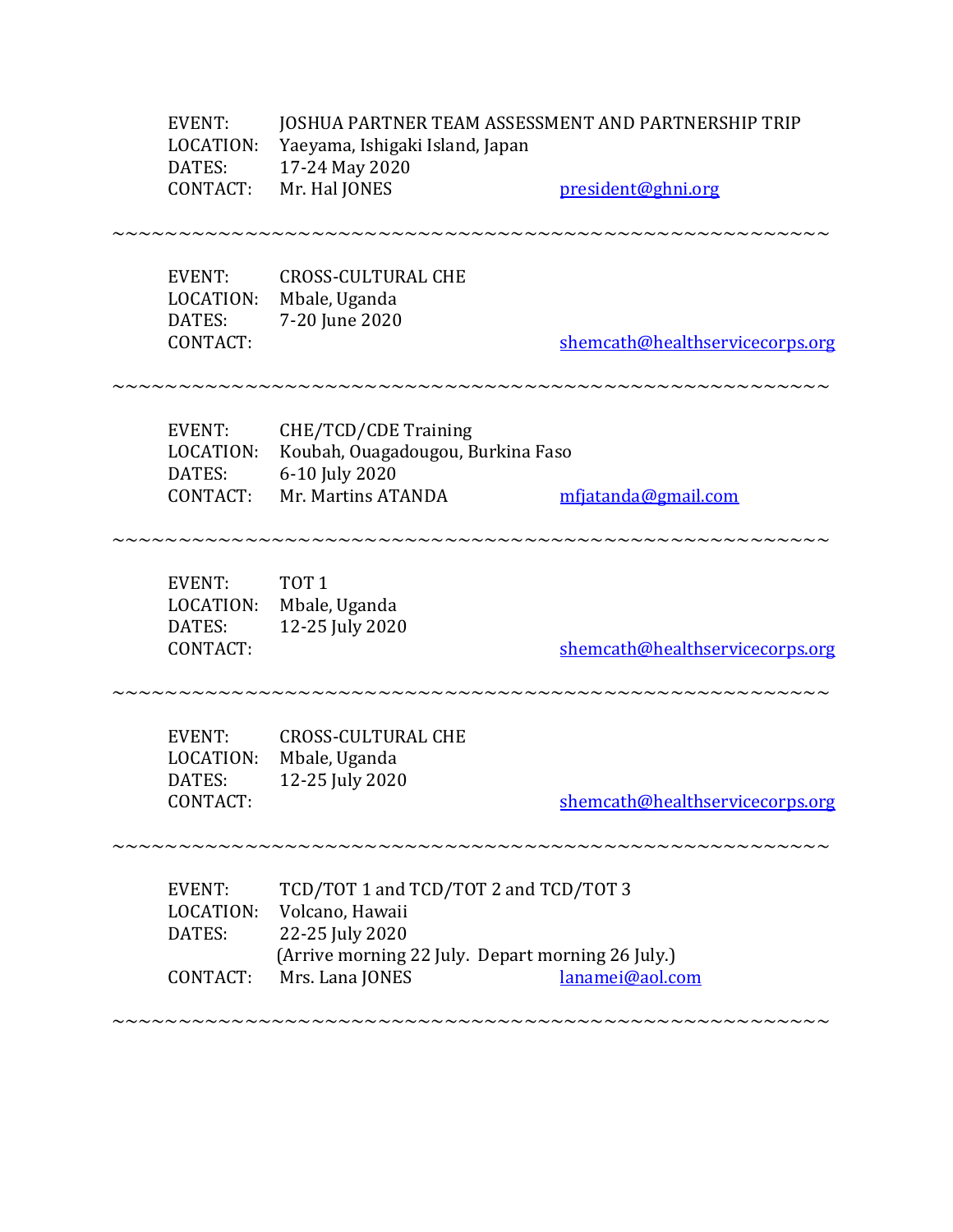| <b>EVENT:</b><br>LOCATION:<br>DATES:<br>CONTACT: | CHE/TCD/CDE Training<br>Dakwaro, Niger Republic<br>July or August 2020 - (POSTPONED FROM MAY 2020)<br><b>DATES TO BE DETERMINED</b><br>Mr. Martins ATANDA | mfjatanda@gmail.com             |
|--------------------------------------------------|-----------------------------------------------------------------------------------------------------------------------------------------------------------|---------------------------------|
| <b>EVENT:</b><br>LOCATION:<br>DATES:<br>CONTACT: | CHE/TCD/CDE Training<br>Niamey, Niger Republic<br>8-13 August 2020<br>Mr. Martins ATANDA                                                                  | mfjatanda@gmail.com             |
| <b>EVENT:</b><br>LOCATION:<br>DATES:<br>CONTACT: | <b>CROSS-CULTURAL CHE</b><br>Mbale, Uganda<br>9-22 August 2020                                                                                            | shemcath@healthservicecorps.org |
| EVENT:<br>DATES:<br>CONTACT:                     | TOT <sub>1</sub><br>LOCATION: Sabaki - Athi River - Machakos County<br>17-21 August 2020                                                                  | info@chekenya.org               |
| <b>EVENT:</b><br>LOCATION:<br>DATES:<br>CONTACT: | TOT <sub>2</sub><br>Sabaki - Athi River - Machakos County<br>24-28 August 2020                                                                            | info@chekenya.org               |
| EVENT:<br>LOCATION:<br>DATES:<br>CONTACT:        | <b>CHILDREN #39's CHE</b><br>Arua, Uganda<br>24-29 August 2020                                                                                            | christchurcharua@gmail.com      |